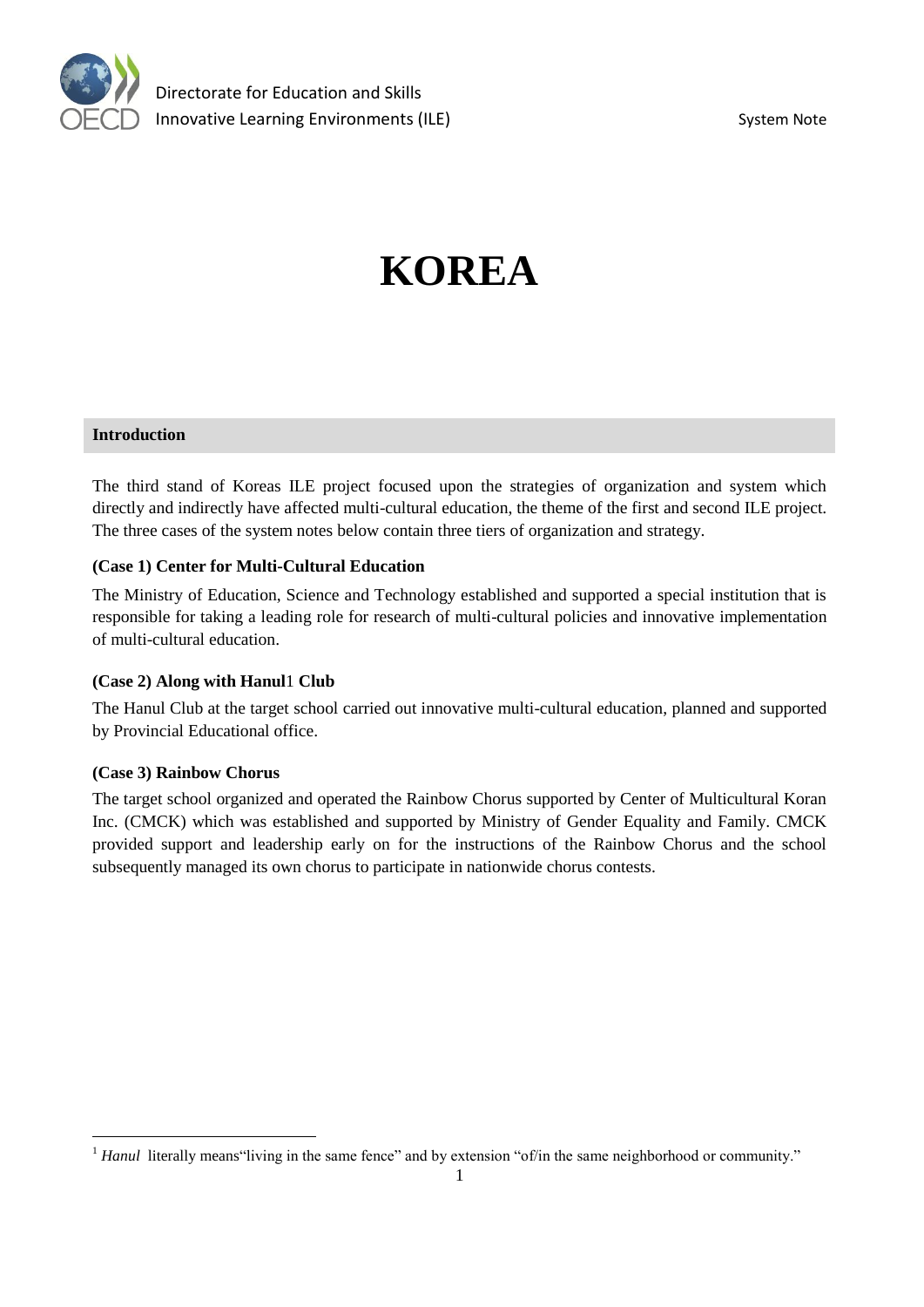

# **CASE 1: Center for Multi-Cultural Education**

#### **1. Aims**

#### **The Objective/Purpose**

- The objective of this project is to provide support/help for the students from multi-cultural families and local students to grow mutual understanding
- Present an alternative national policy for the purpose of establishing a foundation for multi-cultural education
- Develop and disseminate programs and materials for multi-cultural education
- Develop and implement a teacher-training program for multi-cultural education

#### **The Target of Learning**

 Elementary, middle school and high school students from age 7 to 18 numbering 58, of whom 39 are from multi-cultural families, representing 0.56% of a total 6,987 students

### **The Background and Principle: The Ultimate Goal and Philosophy**

- Social integration has been accomplished through the policy to support multi-cultural families during the initial stage
- Center for Multi-Cultural Education (CMCE) intends to help the multi-cultural and non-multicultural students to get along as equals in terms of a more flexible integration and, ultimately, to obtain the perspective of multiculturalism

#### **2. Leadership and Partners**

#### **A Network of Related Agencies/Institutions**

- Ministry of Education, Science and Technology: responsible for overall project and funding
- CMCE: responsible for project execution, policy recommendation, material development, training of school administrators and core personnel
- Education Office: provides cooperative schools by administrative assistance, sends official notices, executes Education Office projects and teacher training
- School (multi-cultural research/pilot school): implements education, offers administrative assistance, and participates in teacher training
- Regional(Local) Multi-cultural Education Center: visits and assists multi-cultural families, and seeks opinions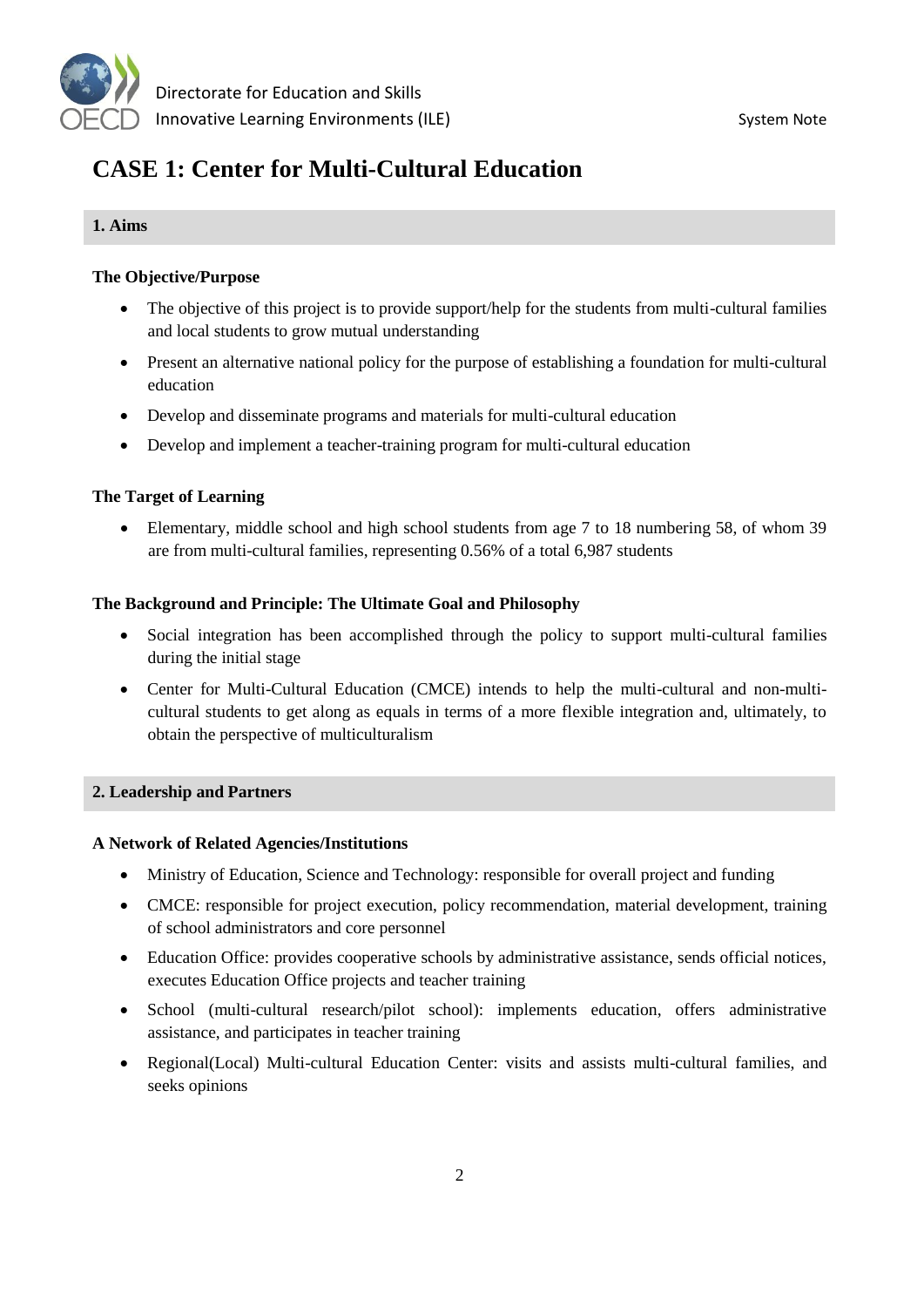



(Figure 1) A Network of Related Agencies/Institutions

#### **3. Strategies and activities**

#### **I. The Characteristics & Design**

#### **Characteristics**

As Korea has rapidly become a multi-cultural society, the government (formerly the Educational Human Resource Center) created and administered CMCE at Seoul National University (SNU) on July 1, 2007 in order to establish a foundation for cultural education. As the nation's leader in education, SNU had the human and physical resources necessary to conduct an in-depth research on the theories and practice of multi-cultural education and to propose measures to implement such based on thereon. Through a design based on these features, CMCE at SNU assumed the responsibility to put multi-cultural education on track by means of close networking with the Ministry of Education, Science and Technology as the policy maker and the target schools as an intermediary responsible for the actual implementation of education in their respective area.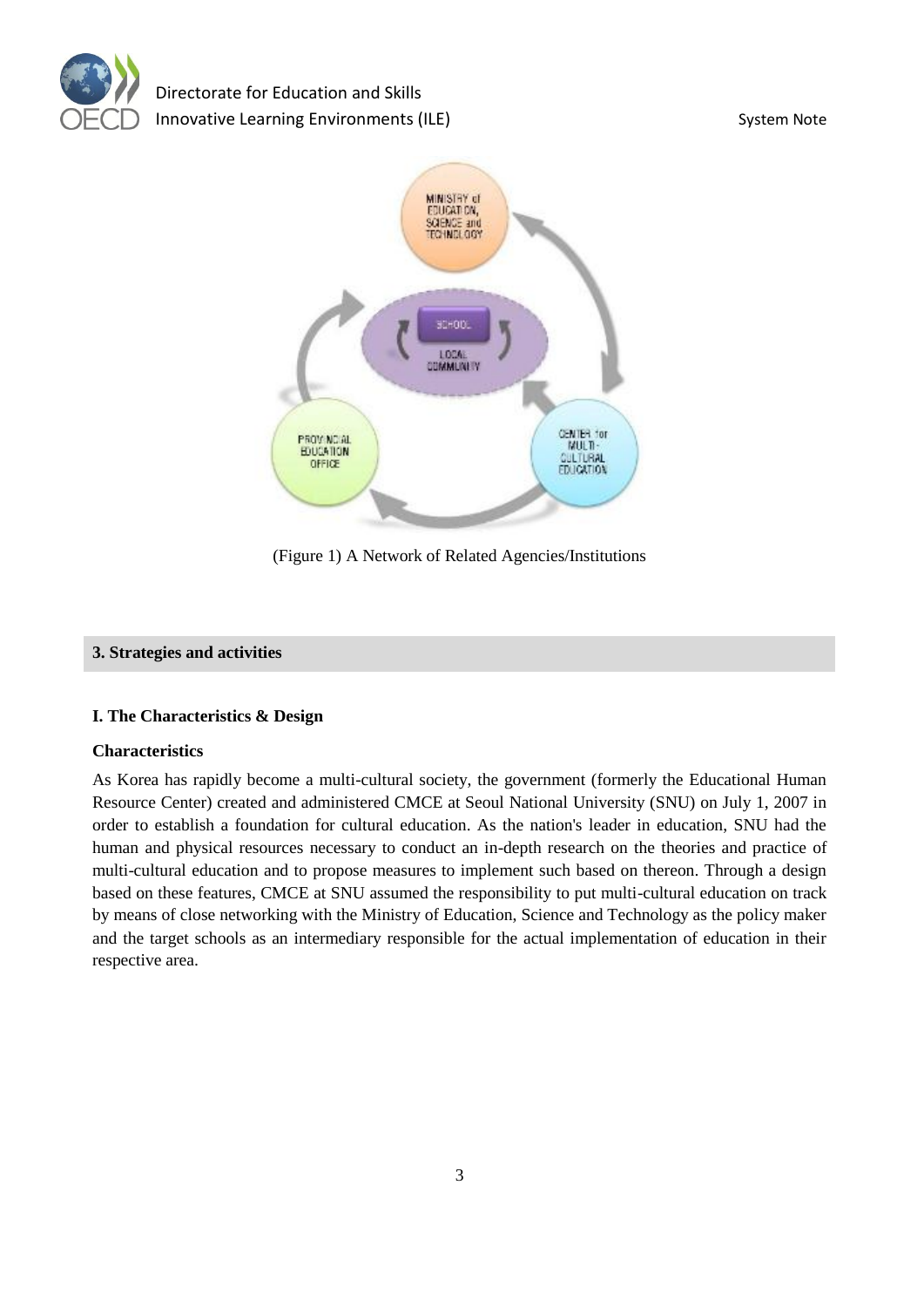



#### **Executive Committee**

| <b>Duty</b>                 | Role                                                                                                                                                                                        |  |  |  |
|-----------------------------|---------------------------------------------------------------------------------------------------------------------------------------------------------------------------------------------|--|--|--|
| Director                    | Supervises overall project                                                                                                                                                                  |  |  |  |
| Deputy Dir.                 | Supervises overall project                                                                                                                                                                  |  |  |  |
| R&D Dir.                    | Responsible for Planning & Policy-related Research, Project<br>Implementation                                                                                                               |  |  |  |
| Educ. & Training Dir.       | Responsible for Education-related Research, Project Mgt. and<br>Training                                                                                                                    |  |  |  |
| Project Support Dir.        | Responsible for Overall Project Support & Homepage Mgt.                                                                                                                                     |  |  |  |
| <b>Full-time Researcher</b> | Supports/Assists Overall Project-related Research<br><b>Supports Specific Project-related Task</b><br>Coordinates Research for Various Tasks<br>Provides Assistance for Steering Comm.<br>٠ |  |  |  |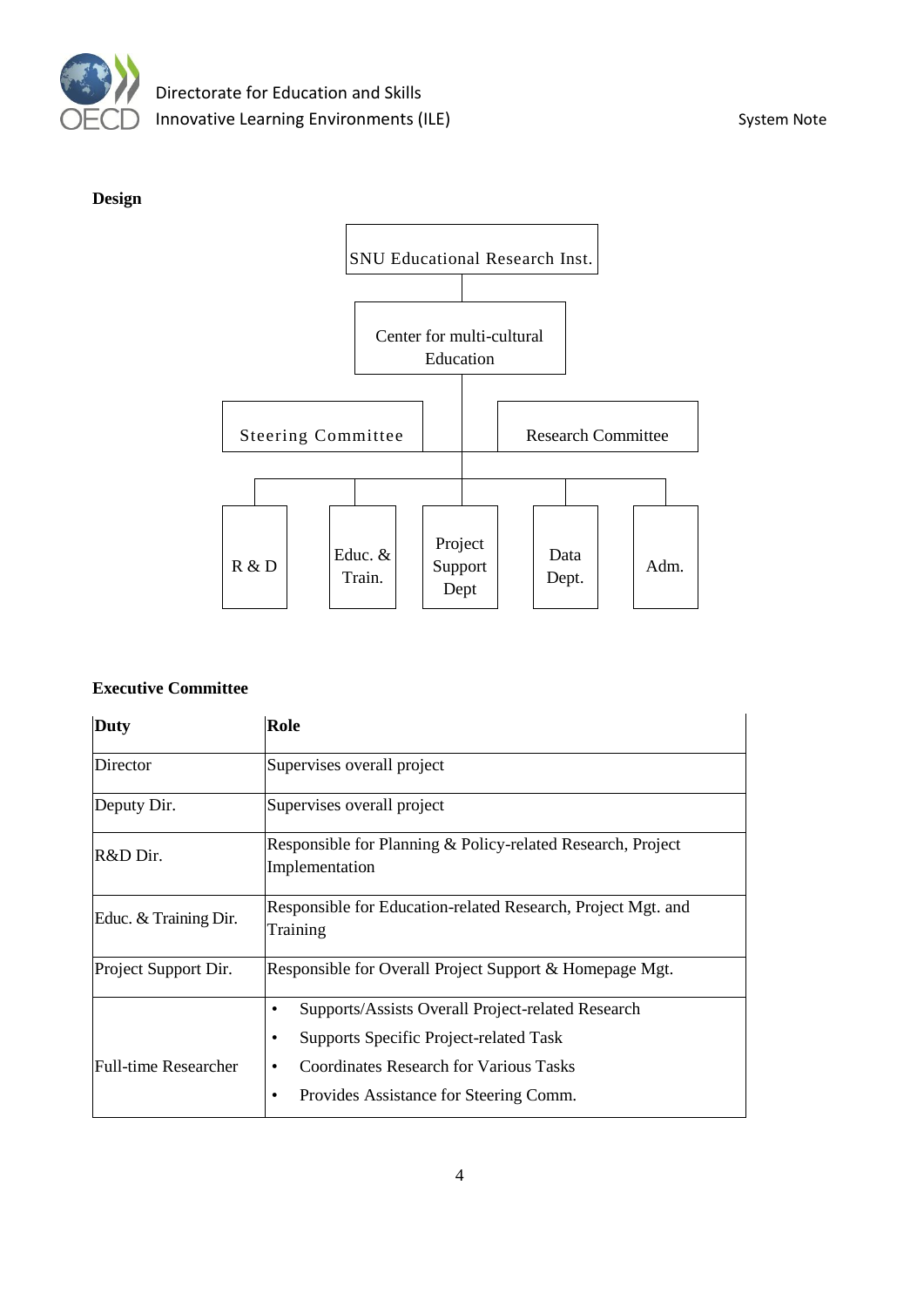

|                 | $\bullet$ | Responsible for On-site Relations & Linkages            |  |  |
|-----------------|-----------|---------------------------------------------------------|--|--|
| Data Dept. Dir. | ٠         | Supervises Research Team and Basic Data Mgt.            |  |  |
|                 | ٠         | Supports Multilingual Activities and Related Work       |  |  |
|                 | ٠         | Manages Research Projects in Progress                   |  |  |
| Adm. Assistant  | ٠         | Responsible for CMCE Accounting, Space Supervision      |  |  |
|                 | ٠         | <b>Assists Other Administrative Matters and Liaison</b> |  |  |

#### **II. Role & Activities**

| Role                                                             | Research & Adm. Role                                                                                               |
|------------------------------------------------------------------|--------------------------------------------------------------------------------------------------------------------|
| Recommendations for                                              | Studies on basic awareness for multi-cultural education policies                                                   |
| <b>National Policy</b>                                           | Status of national policy for multi-cultural education, task, and<br>assessment of result                          |
| <b>Support for Target School</b><br>(Data/Resources and          | $\leq$ Elementary> multilingual and Korean language textbooks and R &<br>D for children of multi-cultural families |
| Textbook Dev.)                                                   | Reference materials, R&D, and pilot training for teachers of<br>multi-cultural education                           |
| <b>Teacher Training</b>                                          | Developing training program for core and multi-cultural teachers<br>and pilot training                             |
|                                                                  | Establishing a foundation for multi-cultural education<br>networking, cyber counselling center mgt and research    |
| Multi-cultural Education<br>and Research Manpower<br>Development | Education/information materials for public awareness of multi-<br>cultural education                               |
|                                                                  | Roundtable of experts for research on multi-cultural education                                                     |

#### **III. Communication & Feedback**

- In-house evaluation and feedback
- Conferences and consultations: Incorporate the outcome of external deliberation into the planning of following projects
- Website: Collect and store research materials and  $Q & A$  responses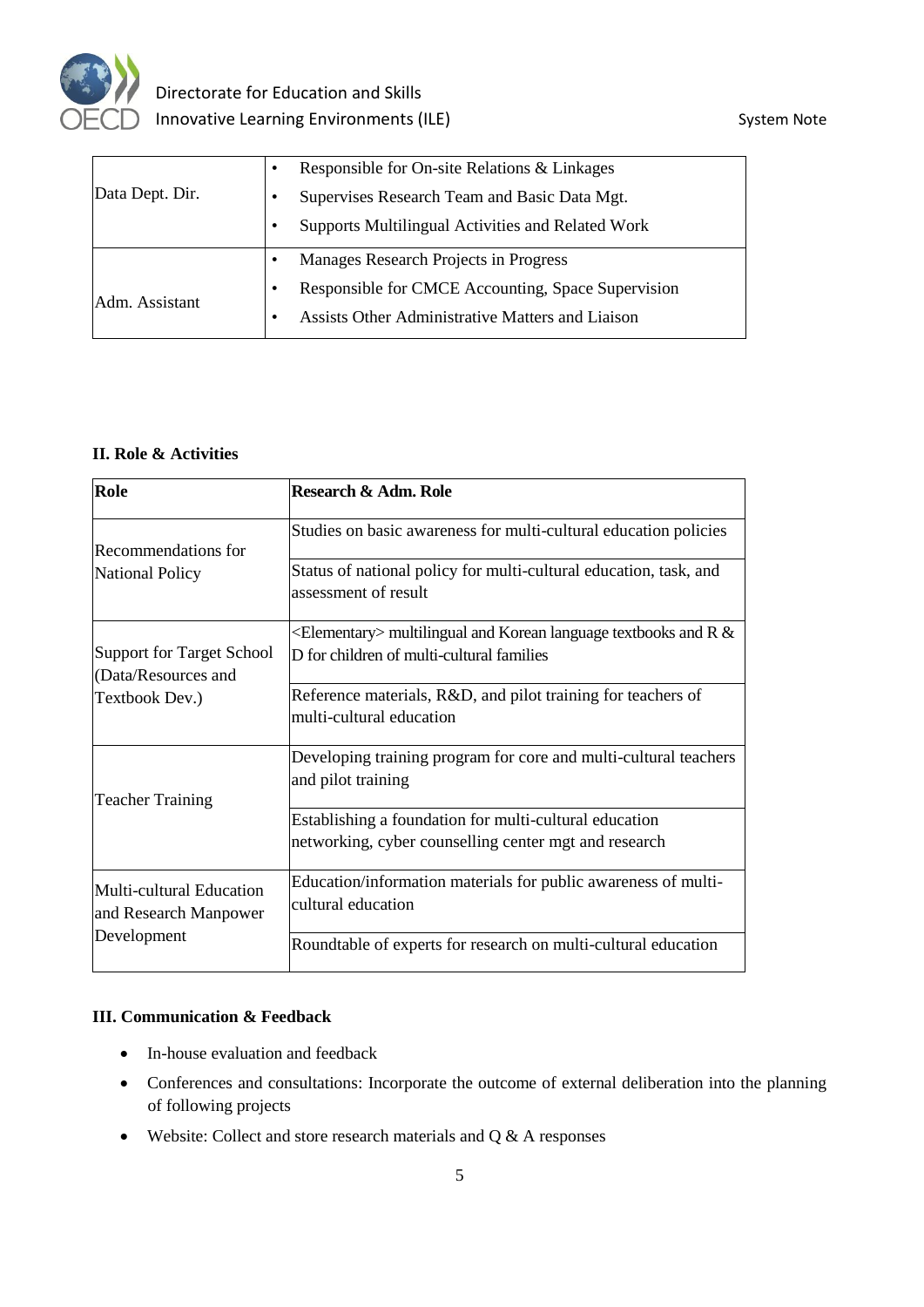

- Surveys: Incorporate results of studies on public awareness and demand into project task content and implementation process
- Evaluation of Final Report: Incorporate results of project implementation, revision, and improvement

#### **4. Context**

#### **Demand for multi-cultural education**

The in-flow of foreigners is increasing:

As of 2011 the number of foreign residents was 1,265 representing 2.5% of the total population, of which 211 were married couples

• The number of students from multi-cultural families attending school is steadily growing:

Elementary, middle school and high school students from age 7 to 18 numbering 58, of whom 39 are from multi-cultural families, representing 0.56% of a total 6,987 students

#### **5. Resources**

#### **Scale and Source of Resources**

- Annual Budget: 350.5 million won
- Resources: Government budget for education and welfare programs

#### **Supplementary Resources**

- Space: SNU Teachers College Suite 9
- Office Equipment: 1 copying machine, 2 computers, 1 notebook, 1 digital scanner, 1 fax machine
- Full-time Personnel: one person for research, data department chief, administrator

#### **6. Development over Time**

#### **Project Period and Procedure**

- July 1, 2007 to Present
- Adjustment/coordination during project implementation and dissemination of outcome

#### **Project Outcome**

• Produced recommendations for a national policy bill: [CMCE] plays the role of a think tank for national multi-cultural education policy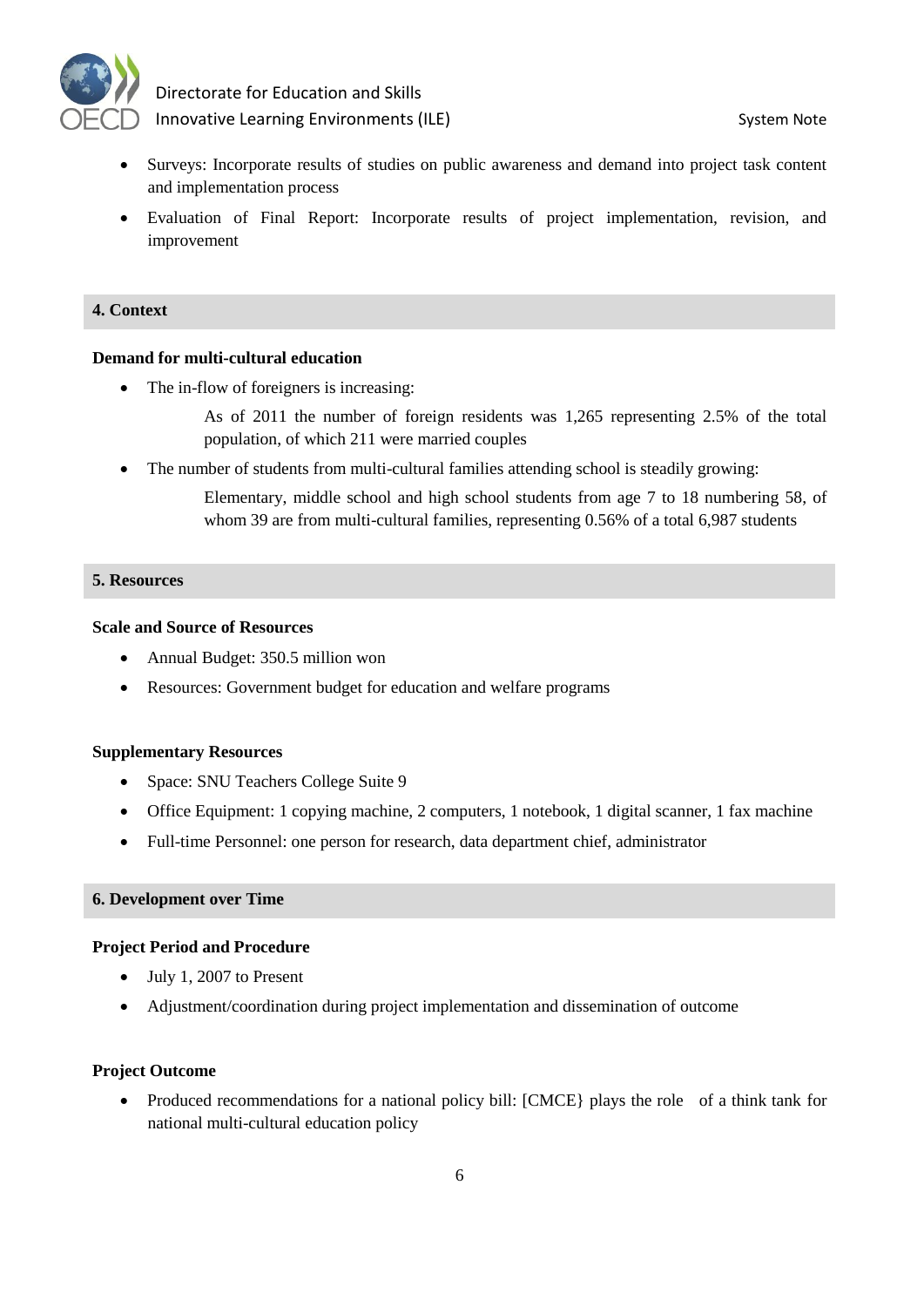

- Support for Target Schools (educational materials and textbook development): Korean language textbooks for children of multi-cultural families, development and dissemination of reference materials for multi-cultural teachers
- Teacher Training: Training program for core multi-cultural teachers and pilot training
- Multi-cultural Research Personnel Training: articles/books to help understand multi-cultural education to be used during teacher training

#### **7. Evidence of effectiveness and efficiency**

#### **Result relative to Objectives**

| <b>Objectives</b>                                      | <b>Results</b>                                                                                                                                                                                                                                                                                                                 |
|--------------------------------------------------------|--------------------------------------------------------------------------------------------------------------------------------------------------------------------------------------------------------------------------------------------------------------------------------------------------------------------------------|
| Proposal of a<br><b>Bill</b> for<br>National<br>Policy | Contributed to setting a direction for national policy by surveying public<br>awareness of and demand for multi-cultural education as expressed by teachers<br>and students who constitute a basic target audience for the establishment and<br>execution of multi-cultural education policy                                   |
|                                                        | Analysed the current status and accomplishments of multi-cultural education in<br>progress for the establishment of proactive multi-cultural education policy                                                                                                                                                                  |
| Support for                                            | Disseminated Korean language textbooks in Chinese, Russian, Vietnamese, and<br>Mongolian for children of multi-cultural families who are not accustomed to<br>school education, plus supplementary multilingual textbooks and CDs in Korean<br>with an eye on helping to improve learning by low-level multi-cultural children |
| Target<br>Schools                                      | Developed reference materials highlighting the language, history, culture and<br>customs of children of families from Vietnam, China, Thailand, Mongolia,<br>Russia, Uzbekistan, etc. and provided help for multi-cultural teachers via pilot<br>training for using resources                                                  |
| Teacher<br>Training                                    | Provided guidance to education specialists and target school teachers of/above a<br>designated level, developed short-medium/long term training programs for the<br>training of core personnel in need of support and conducted pilot training to<br>utilize such                                                              |
|                                                        | Built a network of relevant institutions/organizations for multi-cultural parents,<br>children, teachers, and researchers; built and ran a system to operate multi-<br>lingual cyber counselling system                                                                                                                        |
| Training of<br>multi-cultural<br>Education             | Produced introductory level books for public education/information so college<br>students taking cultural subjects and the general public to better understand<br>theories and facts about multi-cultural societies and multi-cultural education                                                                               |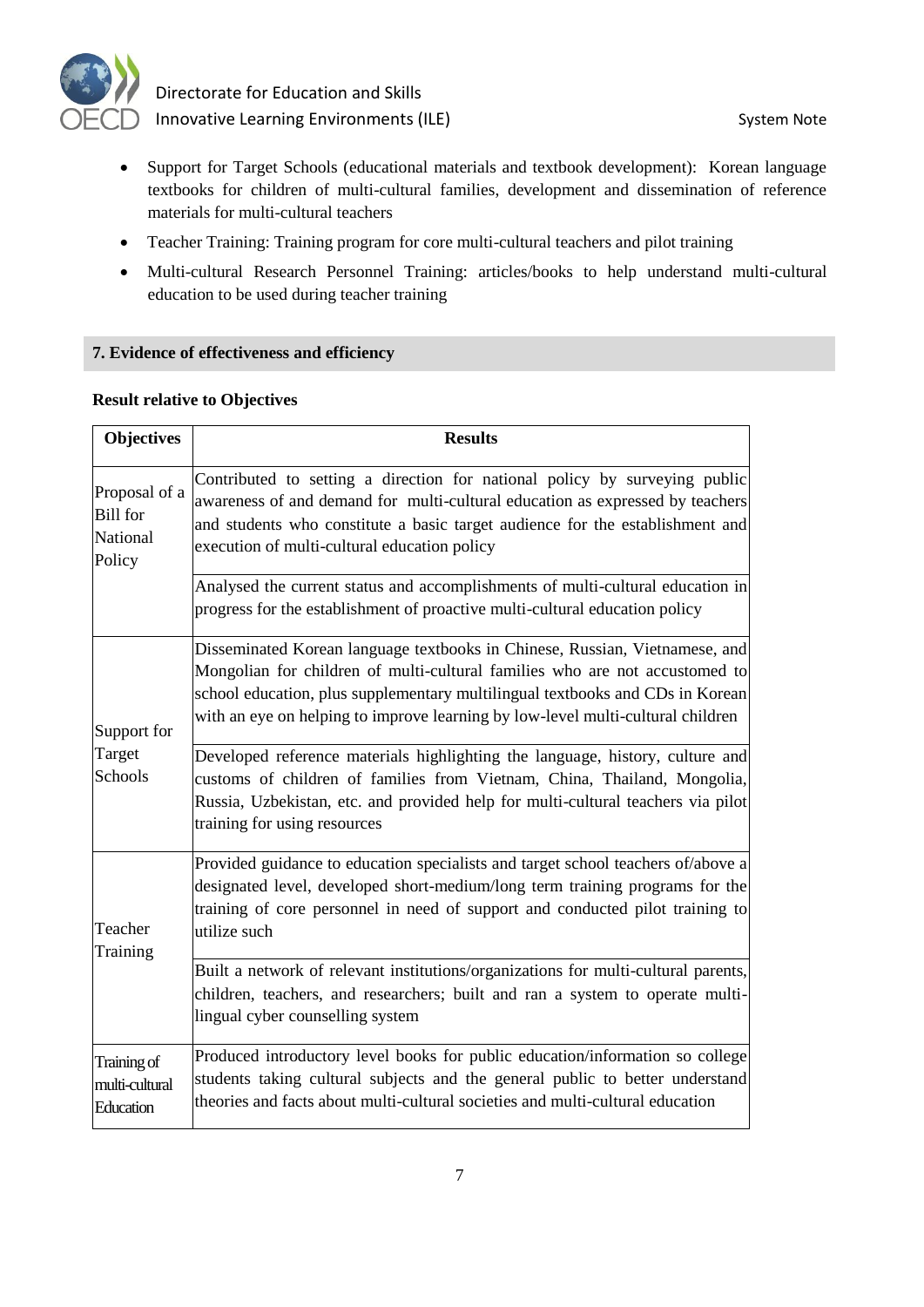

| Research  | Held periodic meetings and research presentations on multi-cultural education |
|-----------|-------------------------------------------------------------------------------|
| Personnel | for graduate students taking doctoral courses as well as researchers and      |
|           | professors of various institutions                                            |

#### **8. Success Factors**

#### **Success Factors**

Building a foundation of cooperation and trust among government, university, and department of education:

 As illustrated in the section on "Strategy & Activities" above, we can find success factors in CMCE, with government funding and mandate, which has organized and managed a system equipped with professional credentials to carry out multi-cultural education in developing policies and direction for multi-cultural education in cooperation with provincial education office

#### **Measure of Risk Management**

On-going monitoring and feedback:

• As explained in "Strategy & Activities," CMCE has prevented and managed risks by continuously monitoring and providing feedback on the process and outcome of projects through in-house evaluations, conferences, consultations, web-site, surveys, assessment of reports, and so forth

#### **9. Tensions and impediments**

#### **Impediment Factors**

- Shortage of human resource to enable CMCE to play "central" role: Its "central" position notwithstanding, CMCE has not been able to carry out research, education, and administrative work with its existing team of researchers and university faculty members
- Unclear division of role between the central and regional multi-cultural education centers: CMCE has conducted training programs to foster professional human resource only and has thus been unable to devote much energy
- Since the research team consisted mainly of the faculty members from SNU Teachers College departments of Korean Language, Social Studies, German, French, Mathematics, and Geography, on-site demand for multi-cultural education has not been sufficient
- Efforts to deliver results of project in writing to target schools on-site and to reflect them in government policies have been inadequate: Efforts have been inadequate to share the results of research with relevant agencies via opportunities for joint projects and to have them reflected in government policies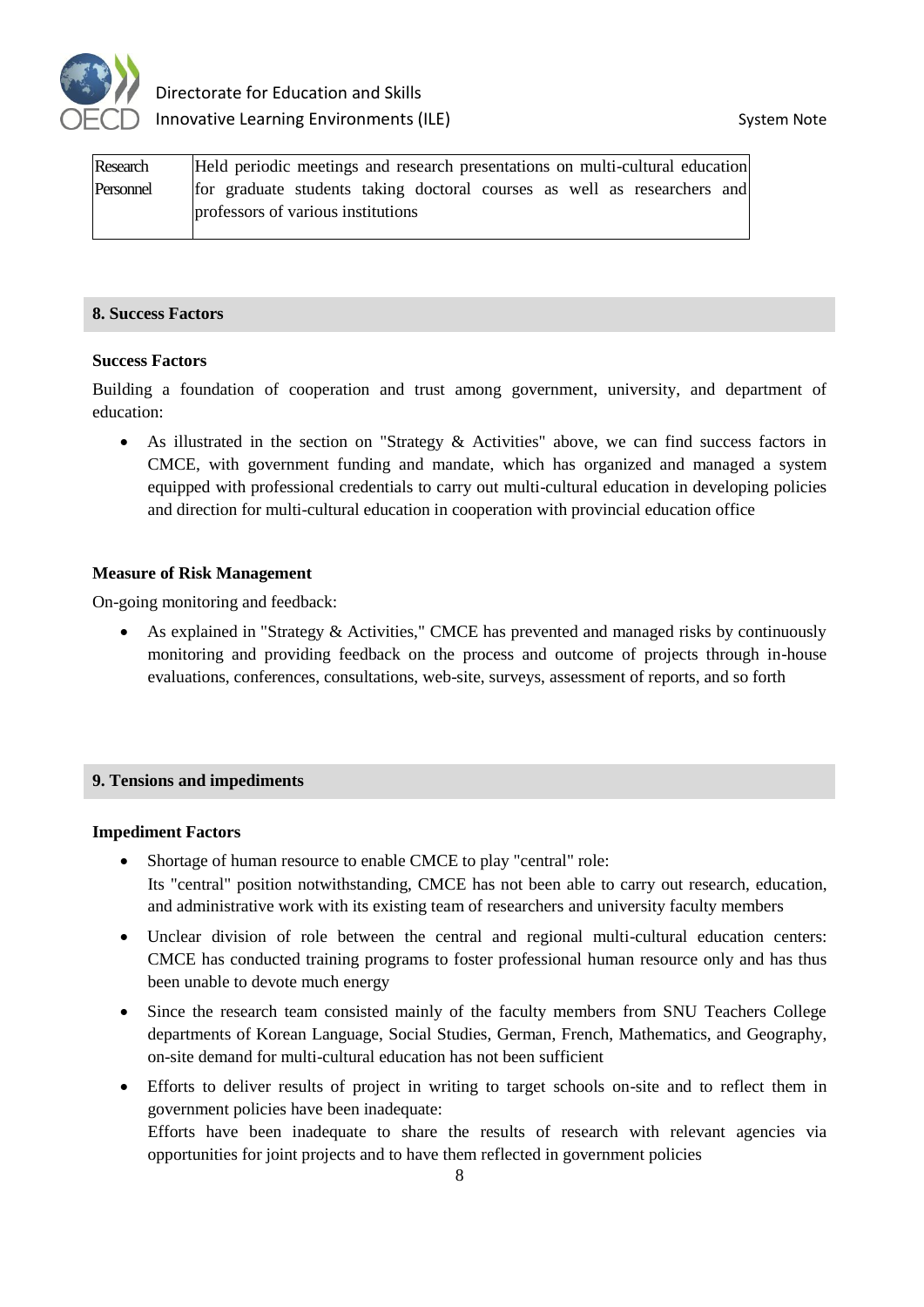

#### **Measures to Overcome Impediments**

- Turn over CMCE to the government agency for 'National Institute for Lifelong Education'
- Divide the roles of the central and regional centers
	- Central: school administrator and core teachers training
	- Education Office: lay teachers training
- Gather the opinions of on-site teachers by having them participate as lecturers and via web-site.
- Activate the sharing of project results in writing by uploading them directly on the web-site; make use of them for teacher training; conduct  $Q \&$  As; implement mailing to teachers.

### **10. Sources**

- Plans for and reports on 2007-2011 CMCE projects
- CMCE homepage: (http://www.damunwha-edu.or.kr/Front/main)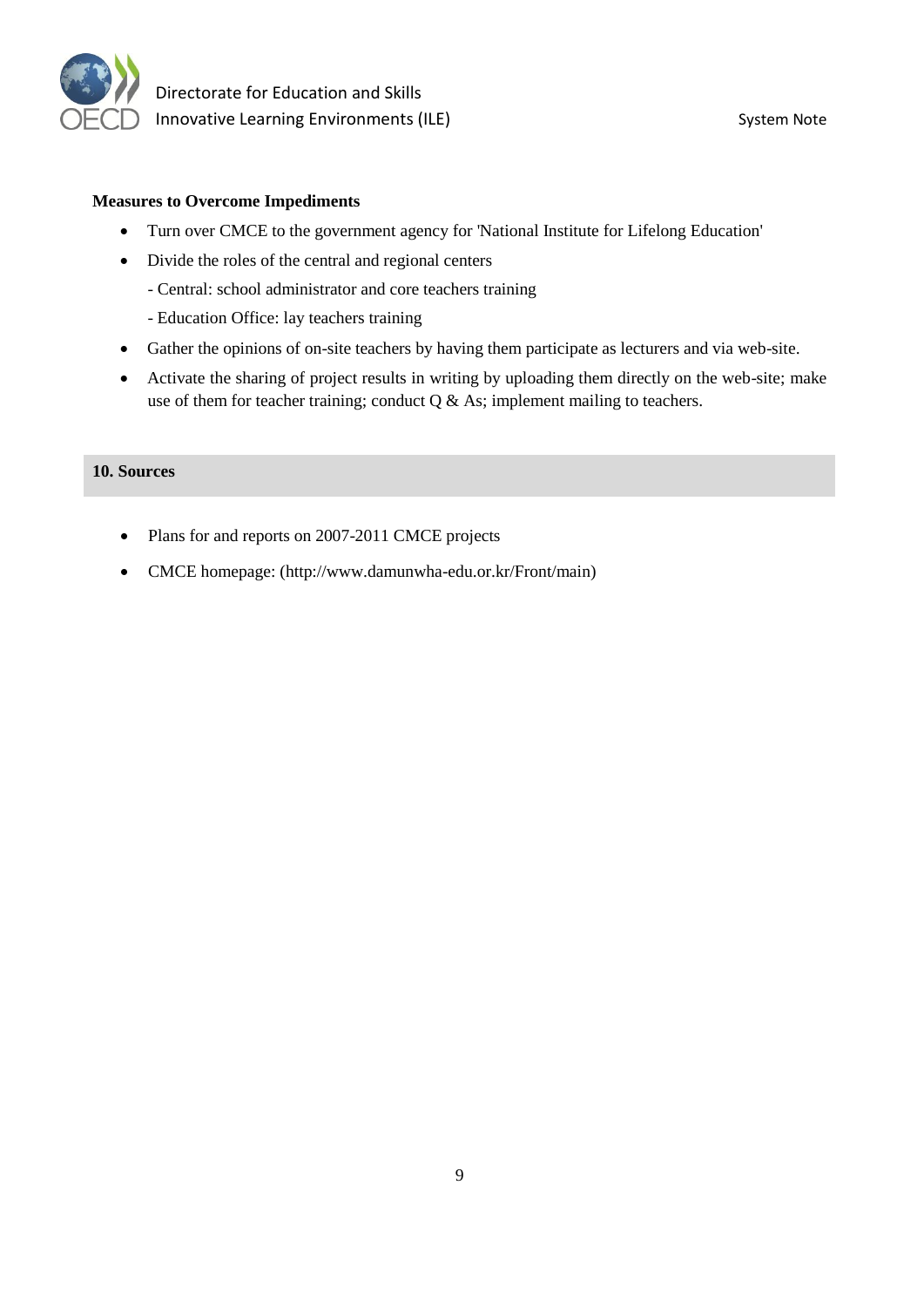

# **CASE 2: Along with Hanul Club**

#### **1. Aims**

#### **Project Objectives**

- Help multi-cultural families adjust to life in Korea and enhance their sense of identity
- Help strengthen the ability of multi-cultural families to attain self-sufficiency and engage in social activities
- Help expand the community life and cooperative activities of multi-cultural families
- Build a foundation of collaborative support system for multi-cultural families to understand the culture of Korea

#### **The Target of Learning**

- The Hannul Club at schools with a large number of multi-cultural students (called "Dasomi") in areas having unique local features
- The Hannul Club of Gimcheon Central Elementary School is made up of 8 local and 8 multicultural families

#### **The Meaning and Spirit Underlying Project**

 This project was started with the belief that (1) the sharing of community-based social interaction by local and multi-cultural families would promote openness for commonality (2) the promotion of interactions between local and multi-cultural families would facilitate multi-cultural students to make adjustment to school life

#### **2. Leadership and Partners**

#### **A Network of Relevant Institutions**

- Education Office: makes plans, sets the directions of projects, selects target schools and provides scholarships
- Local Office of Education Support: Presents programs with links to Dasomi schools, pilot schools, schools for global leadership, neighboring colleges, regional multi-cultural centers, and women's groups, etc.
- Target Schools: Schools having a large number of guidance teachers, PTS reps, and counsellors to serve multi-cultural students
- Support Center for Multi-cultural Families (belonging to Ministry of Gender Equality and Family Dept.): Trains teachers to promote an understanding of multi-cultural families and to provide consultation/counselling for them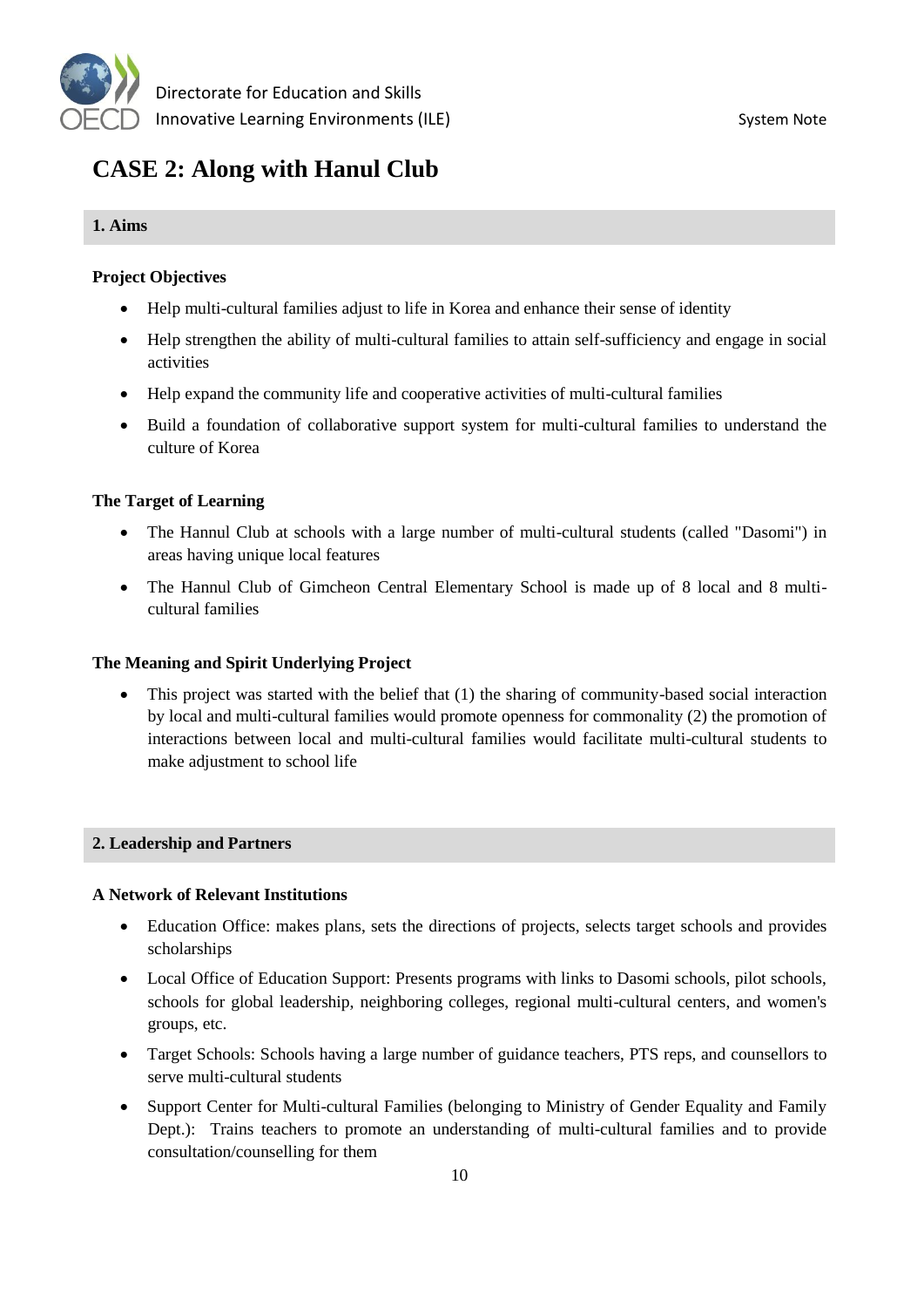



(Figure 1) A Network of Relevant Institutions

#### **3. Strategies and activities**

#### **I. Strategies and Activities**

- Organize and manage clubs that reflect the unique features of a given locality be it a city, a farming village or a fishing village - where various needs of the multi-cultural families can be fulfilled around their special living conditions
- Set up clubs conducive to the social integration of multi-cultural families in a given community with its local teachers, leaders, and parents spearheading the cause
- Conduct programs in line with the features of a given community with an eye on enabling the multi-cultural families to become self-sufficient and organized

| <b>Conduct Programs</b>            | Set Up a Support              |
|------------------------------------|-------------------------------|
| that reflect the special traits of | with links to the schools and |
| a given locality and the needs     | relevant local institutions   |
| of its multi-cultural families     |                               |
|                                    |                               |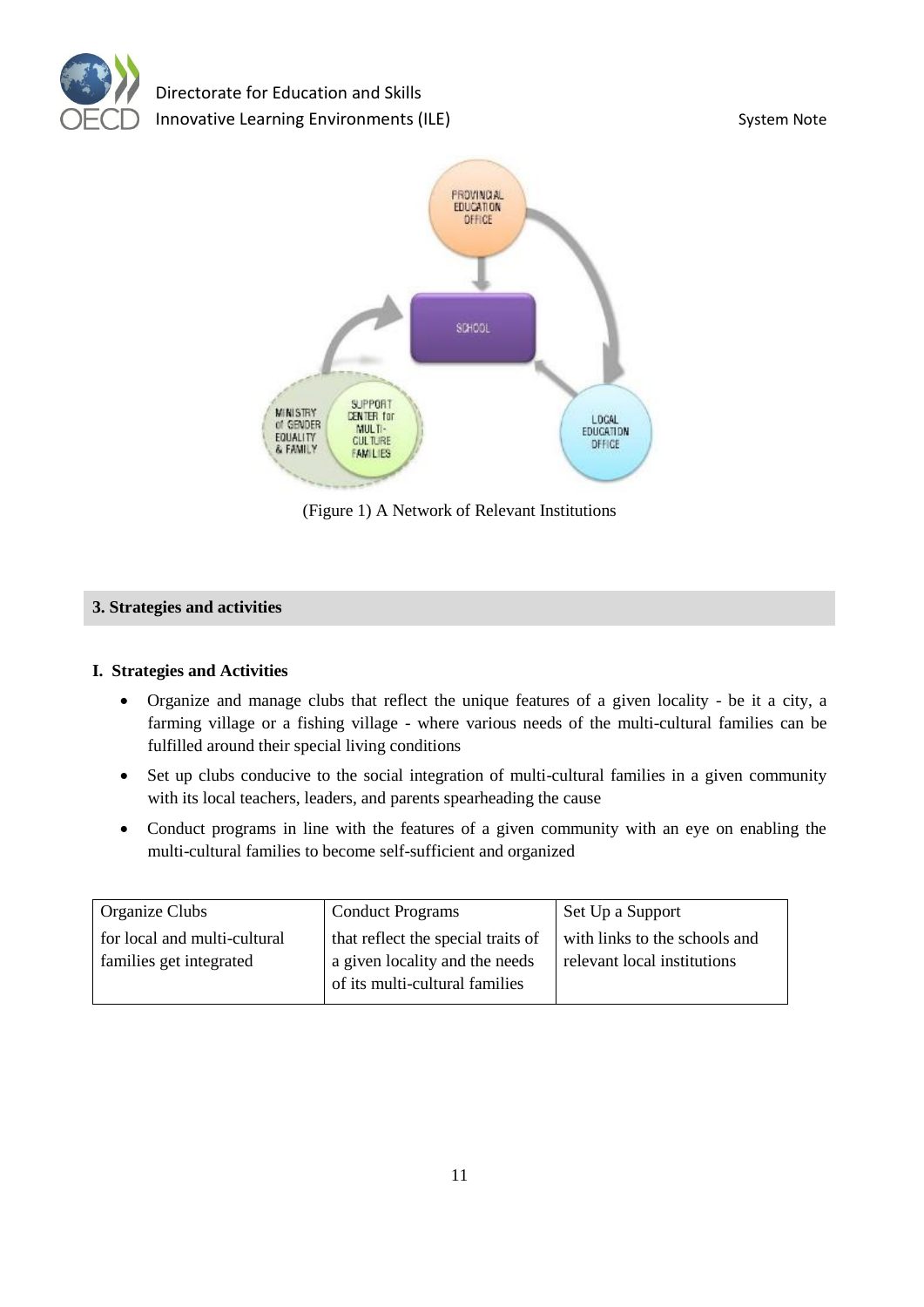

#### **Examples of Program Activities**

- Educational activities: communication in Korean language, educational activities for parents, counselling for children's education, etc.
- Volunteering activities: day of gathering for multi-cultural families, forming a bond of love, Showing respect for elders, volunteering in/for neighborhood
- Hobbies and activities: food making, learning traditional manners, sports, writing, calligraphy, learning how to communicate, finding out one's special skills, going village festival, etc.
- On-sight activities: experiencing traditional culture, visiting to Cultural Sights, experiencing urban culture, watching stage performances, etc.
- Other activities : programs to teach how to communicate and to develop special skills in order to help multi-cultural families participating in the mainstream culture, etc.

#### **II. Communication and Feedback**

- Interviews for participant's response: Conduct interviews to find out participant's responses and reflect them in subsequent project
- Regular meeting: hold regular meetings with related agencies, parents, students to find out their responses and reflect them in subsequent projects after discussions

#### **4. Context**

#### **Rising inflow of multi-cultural families and their children unable to adjust school life**

- Cross cultural marriages are on the rise in rural communities of North Gyeongsangbuk-do where the Hanul Club project was initiated
- Organize and activate the Hanul club at schools experiencing an increase in the number of multicultural students who are not able to adjust school life

#### **Activate policies of various government agencies to support multi-cultural families (Activate policies of various government agencies responsible for supporting multi-cultural families)**

- The level of support by various government agencies has grown to help children from multicultural families better adjust to school life
- Create conditions for multi-cultural students to access benefits from Ministry of Education, Science, and Technology, Ministry of Gender Equality and Family, Ministry of Culture and Tourism, and Ministry of Public Health and Social Welfare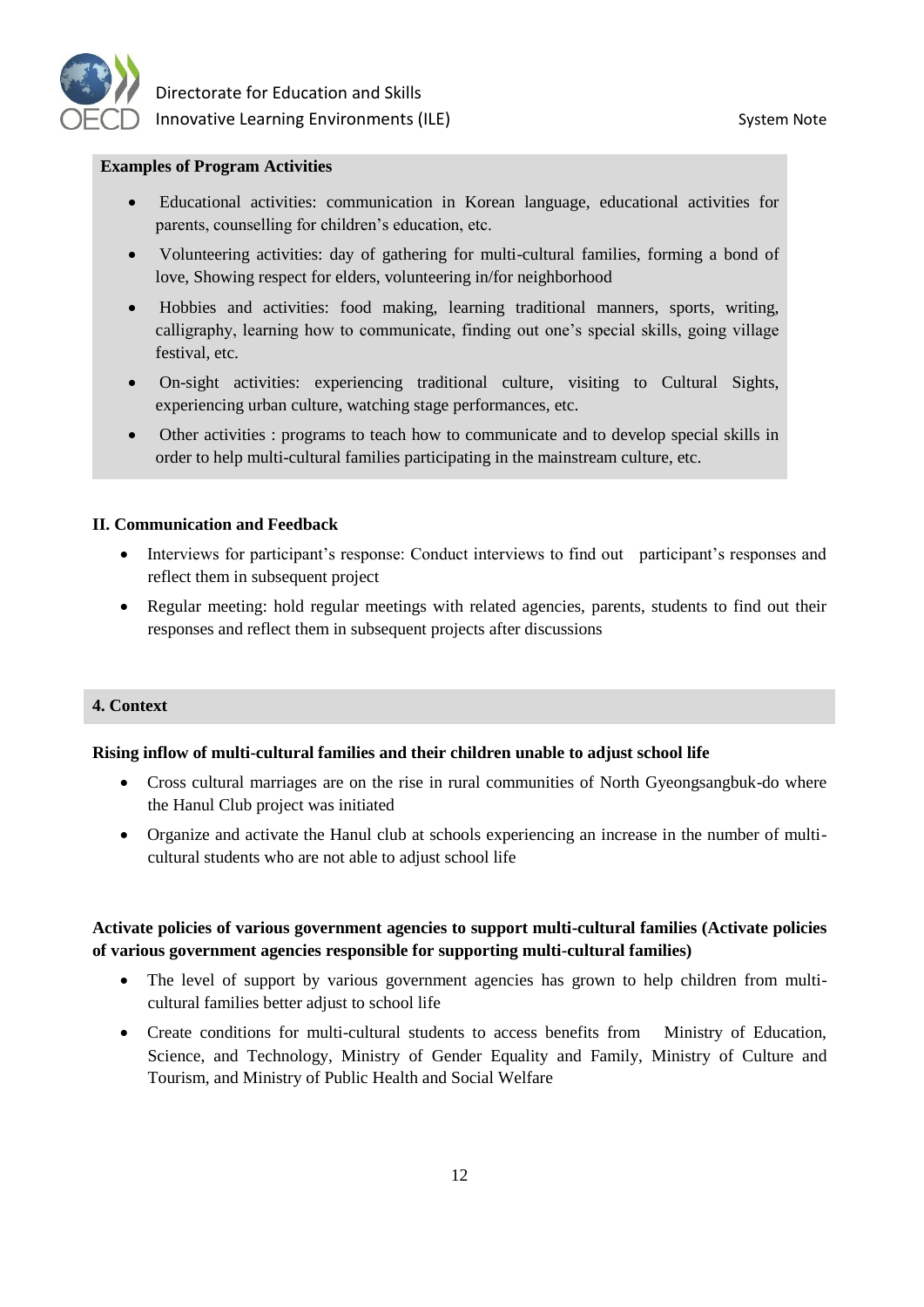

#### **5. Resources**

#### **Finance Resources**

- Provincial Educational Office: Start up fund of 500 million won for per club
- Local Educational Office: 27million won for facilities, man power, and program maintenance
- Budget allocation for target schools: modest amount to operate club

#### **Facilities and Technological Resources**

- Facilities and structures: Utilizes facilities of a target school close to Bureau of Education
- Technological Resources: Information sharing through site of Gimcheon Office of Education Support

#### **Additional Resources**

- Superintendent of Local Office of Education Support and Target School Teachers: Consultation for Hanul clubs
- Clubs Composed of Local Family Members: Work as mentors and volunteers for multi-cultural families
- Support and service from Professional Human Resources: volunteers (Counselling), and Agricultural R&D Promotion Center, Ministry of Agriculture-Forestry-Fisheries, Ministry of Gender Equality and Family, Multi-cultural Families Support Centers, and local government nearby

#### **6. Development over Time**

#### **Period and Procedure**

A. Period

• Select clubs once a year through public announcement

#### B. Procedure

- Setting up clubs at target schools: equal numbers of local and multi-cultural families
- Plan and Execute club activities: Club talk sessions, volunteering, local families and multi-cultural families to engage in one-to-one mentoring, participate in local food festival, natural dying and horseback riding, etc.
- Reporting results: Submit report on the result of annual project to the Bureau of education
- Consecutive Changes: Year one (Focus on Attention and Interest for multi-cultural families), Year two (Continuous meeting leading to steady relationships), Year three (Counseling preparation for college)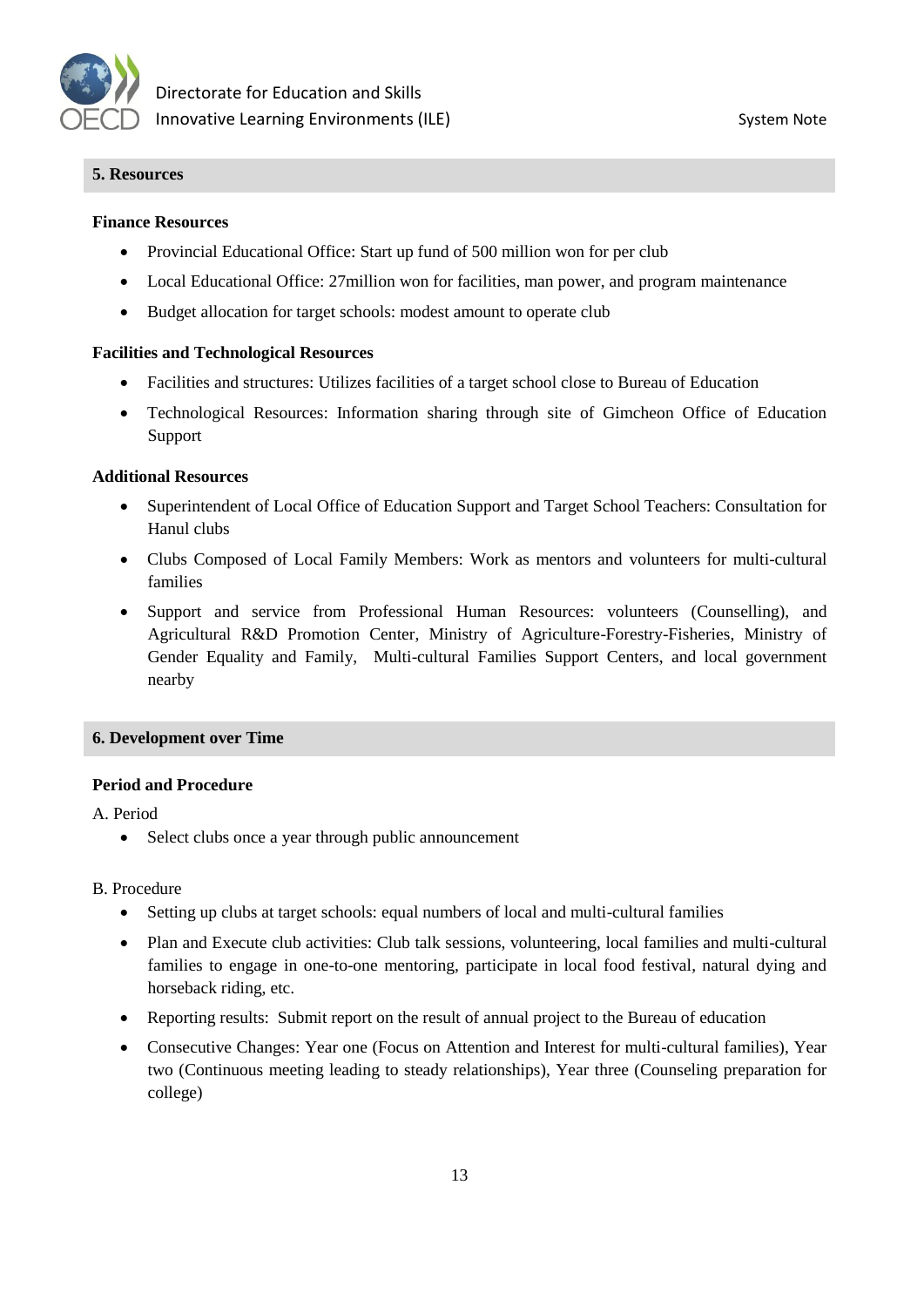

#### **Project Outcome and Spread**

A. Project Outcome

- Hold several talk sessions
- Volunteering: Visit Nursing homes, Participate in villages clean up and weeding
- Mentoring: Care for Children through mutual visitations on designated dates, offering local news, etc.
- participating local festivals together: Take part in various local cultural festivals provided by other government Bureaus

#### B. Project Spread

- Select one outstanding club activity or UCC or picture and disseminate it
- Announce club activities when Dasomi families go camping, and multi-cultural events are held
- Disseminate outstanding club activities to introduce next year's project

#### **7. Evidence of effectiveness and efficiency**

#### **Results of Learning that have gone through change**

- The lives of multi-cultural children in Korea have become very active
- Multi-cultural education spread to kindergartens, elementary schools, and middle schools within their community
- Multi-cultural children have gained pride in themselves and become classroom leaders by helping other as volunteers
- Multi-cultural children have become better adjusted, actively engaging in give and take with their local buddies as their awkwardness turned into ease

#### **Evidence of Using Educational Funds Efficiently**

- Funds from Provincial Educational Office : Funds were used to pay for lectures and transportation, to run educational activity programs, to visit to traditional cultural sights and on-sight experiential events(under 40% of the total operational fund), to pay for volunteer activities and travel, plus including collection and publication of information and data related to club activities
- Budgets from Local Educational Office : to pay for building and operating CMC, multi-cultural teachers, operation of a target school for multi-cultural education at schools in a given province or municipality
- Budgets for target schools: to pay for snacks, acquisition of materials for activities, and costs of transportation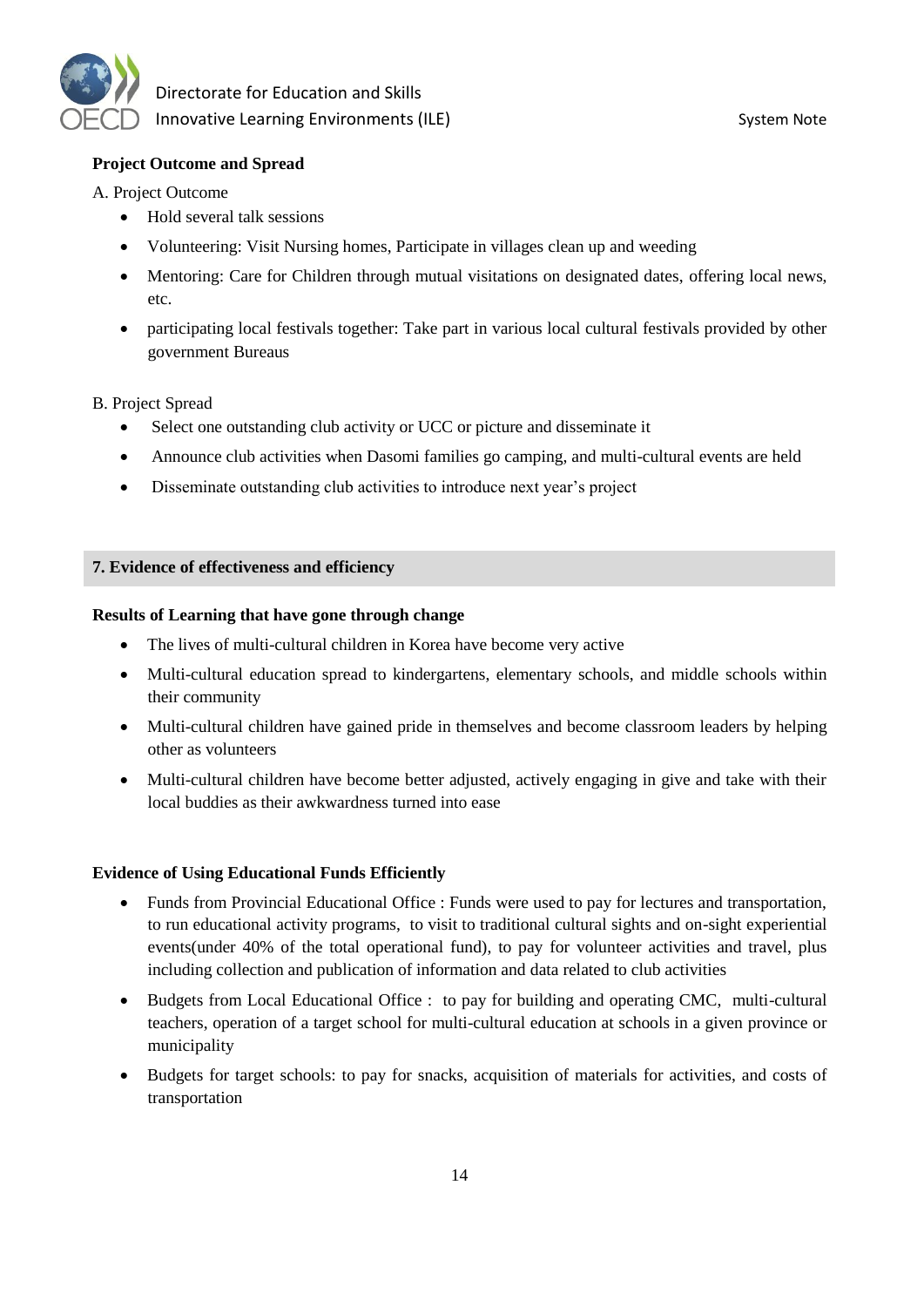

 Support from other agencies and other regional autonomous government: Support center for multicultural families, technical Support center for Agricultural R&D Promotion Center, local festivals, programs and personal activities by Bureau of Education

#### **8. Success Factors**

#### **Elements of Success**

- Advance Consultation for operational plans: Status of club members, their intentions to run club activities, and program contents were screened via public announcement. Advanced consultation was given to clubs which was lack of yearly planes
- Appropriate support for club activities: 500 million won was given for annual activities as planned by clubs and instructions were provided for their effective implementation
- Dedication of the club president: She devoted to driving, counselling and mentoring
- Passionate role of the teacher in charge: The teacher planned and operated various program including counselling
- Programs reflecting Regional Colors: Needs of multi-cultural families were met by implementing programs be fitting the regional background of the club - be it a city, a farming village or a fishing village

#### **Measure of risk management**

- Training was provided in advance to those responsible for club management
- Program consultations were conducted after screening plans for effective budget execution
- Teachers and parents participated in multi-cultural training (Visited GooMy)
- Training and multi-cultural festivals was conducted to foster long range perspective

#### **9. Tensions and impediments**

#### **Impediment Factors**

- Teachers in charge of implementing multi-cultural education avoiding their duties due to excessive work load
- Teachers in charge being passive about participation for lack of incentives
- Difficulty in developing programs reflecting regional traits and overall project management
- Low rate of participation in weekday events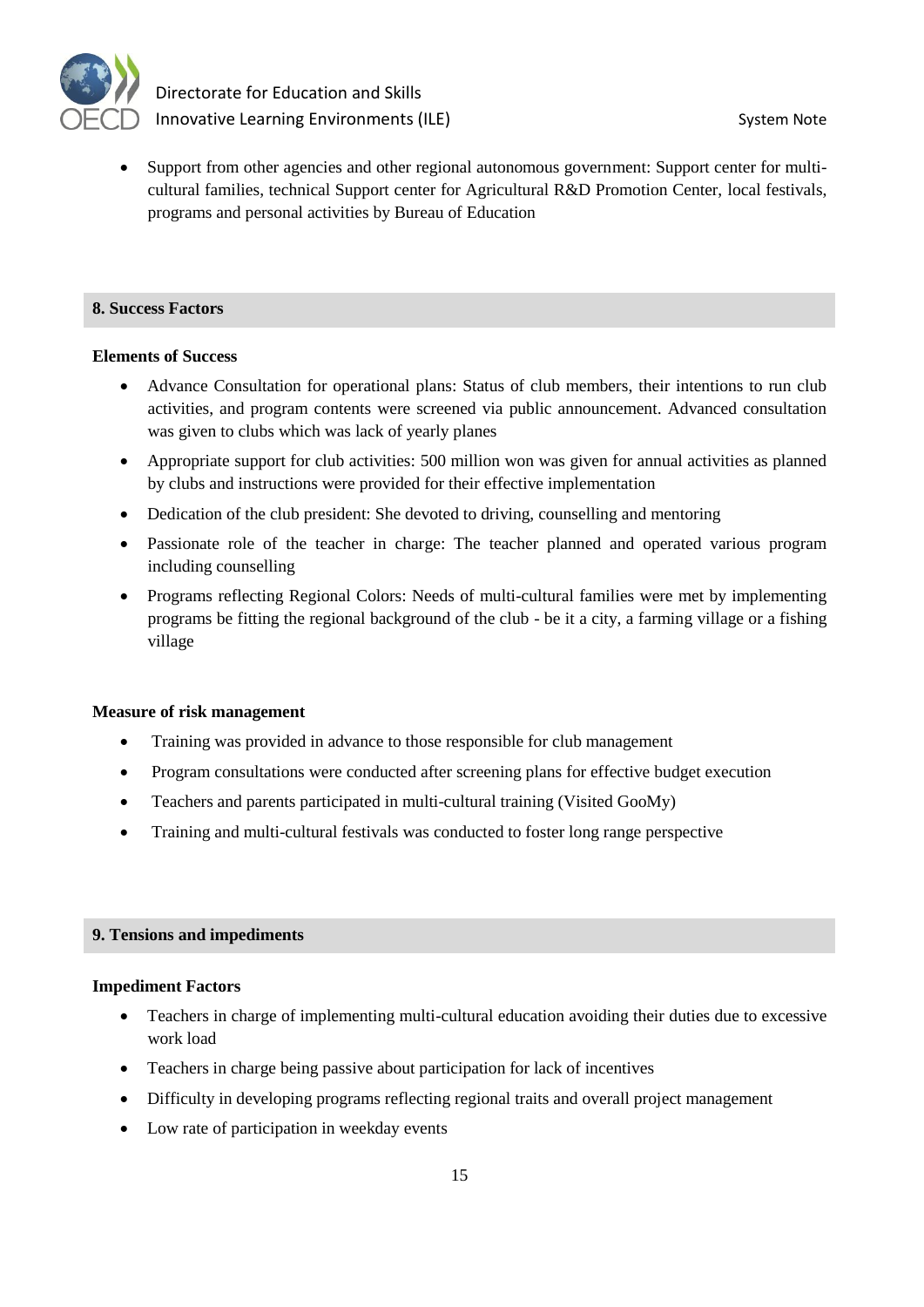

#### **Measure to Overcome Impediments**

Advocating the Hannul club results and seeking administrative support

#### **10. Sources**

- Gimcheon Office of Education Support site: www.gimcheon-e.go.kr
- Gimcheon Central Elementary School site: www.gja.es.kr
- Gyeongsangbuk-do Education Office site: www.gbe.kr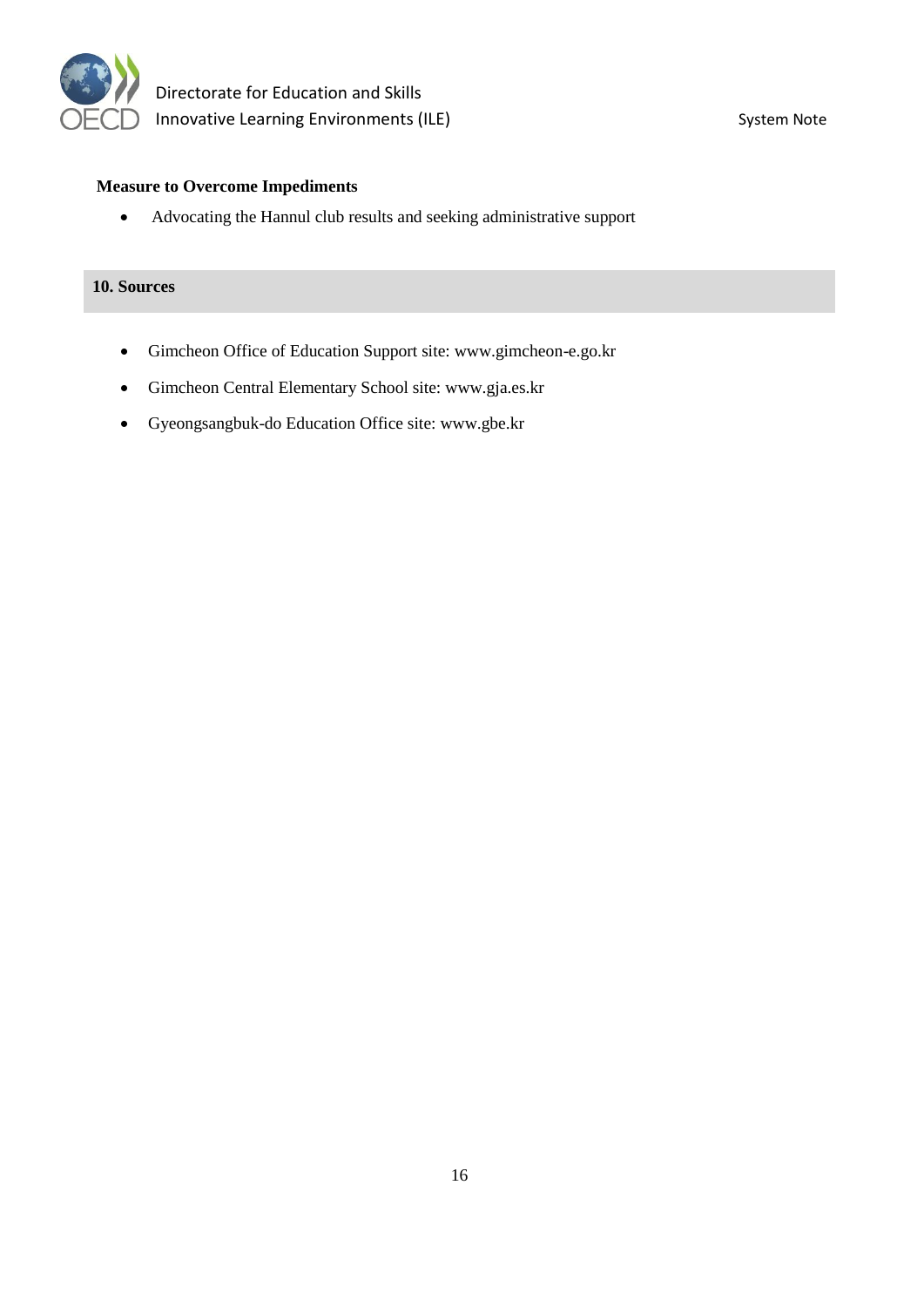

# **CASE 3: RAINBOW CHORUS**

#### **1. Aims**

#### **Project Objectives**

- To provide hope in the minds of multi-cultural children
- To enhance a sense of community among non-multi-cultural and multi-cultural children
- To promote self-esteem as Koreans in the minds of multi-cultural children

#### **The Target of Learning**

A total of 40 students from multi-cultural families (35) and non-multi-cultural families (5)

#### **The Meaning and Principle**

To promote the possibility of multi-cultural education through universal language of music

#### **2. Leadership and Partners**

#### **Key Figures/Entities**

Center for Multi-cultural Korea (CMCK)

• Supported by Ministry of Gender Equality and Family

The Target School

- A teacher in charge of music (Korean): With Teachers' College Degree in music education
- A Conductor (Japanese Mother): Born in Japan, A college degree in clarinet and voice, 13 years of residence in Korea
- An Accompanist (Japanese Mother): Born in Japan, College education in Korea and Japan, 20 years of residence in Korea

#### **A Network of relevant institutions**

Center for Multi-cultural Education

Established the Rainbow Chorus, Provided early training and support

Ministry of Gender Equality and Family

Sponsored multi-cultural children's chorus contest held by CMCK

Collaborated and Supported by Local Community

Autonomy Committee in Serak-myeon, County office, Gyeong Gi-Do Provincial Government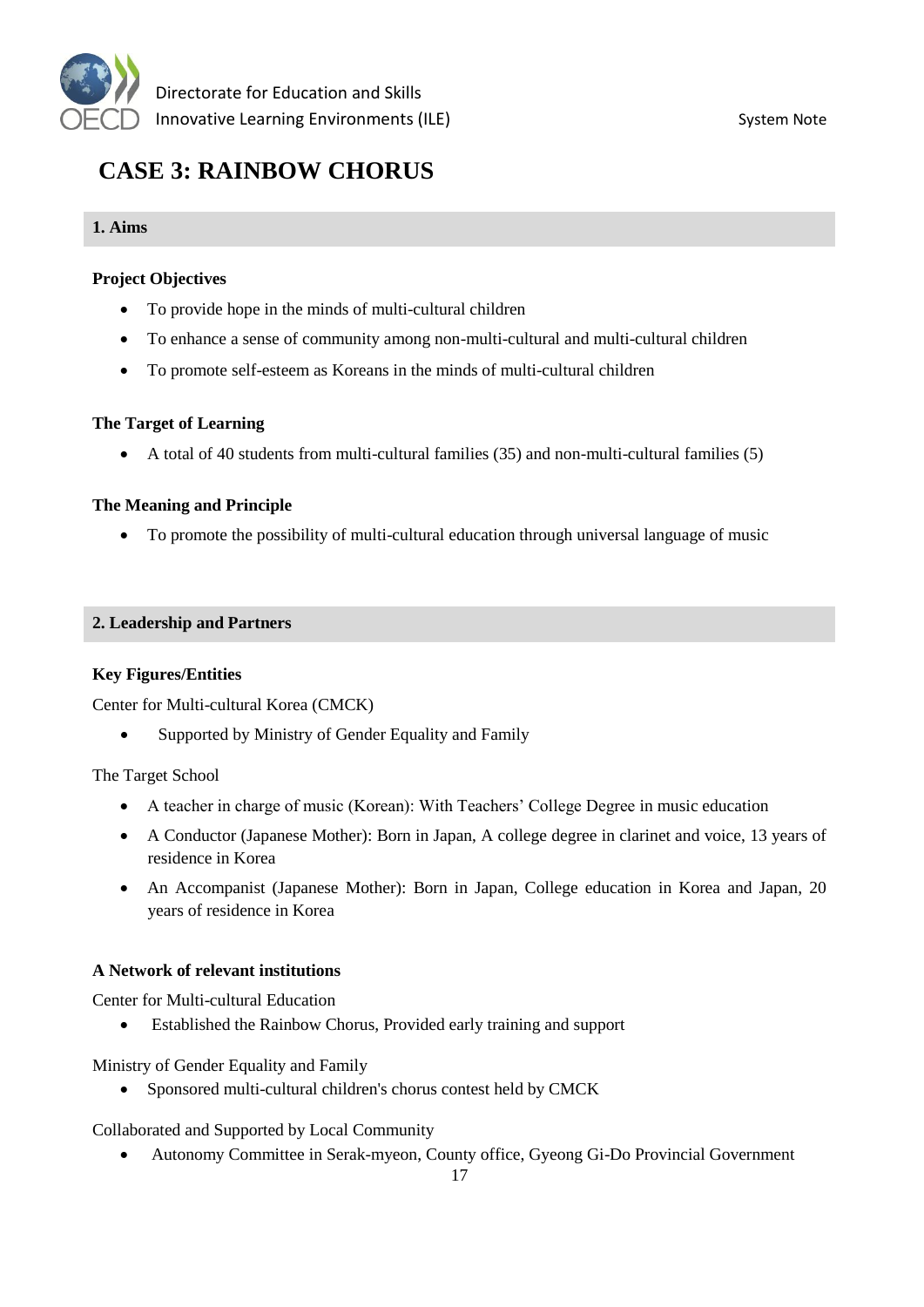



(Figure 1) A Network of relevant institutions

#### **3. Strategies and activities**

#### **Characteristics**

- Rainbow Chorus Started under non-educational agencies although it is an educational activities
- Rainbow Chorus was composed of students from multinational and multi-cultural families
- CMCK which started Rainbow Chorus has managed it at high level of musical caliber while motivating the target schools to organize and manage similar choruses across the nation and enabling them to maintain a pre-determined standard by leading and supporting them directly
- Once the Rainbow Choruses of target schools attained the stable standard, CMCK encouraged to hold and take part in chorus contests nationwide while reducing direct support

#### **Strategy and Activities**

- Preparations for chorus
- Regular practice: Fridays at 3-5 pm (80 hours a year)
- Special practice: 08:00-09:00 prior to a performance or event, weekends (Saturdays) at 09:00- 12:00 (40 hours a year)
- Chorus Performance: held 2 musical performances, 1 performance hosted by Gyeongi Province, 2 hosted by regional communities, and another 2 held by schools (7 performances a year)
- Participation in Contests: 3 times a year (2 national, 1 regional)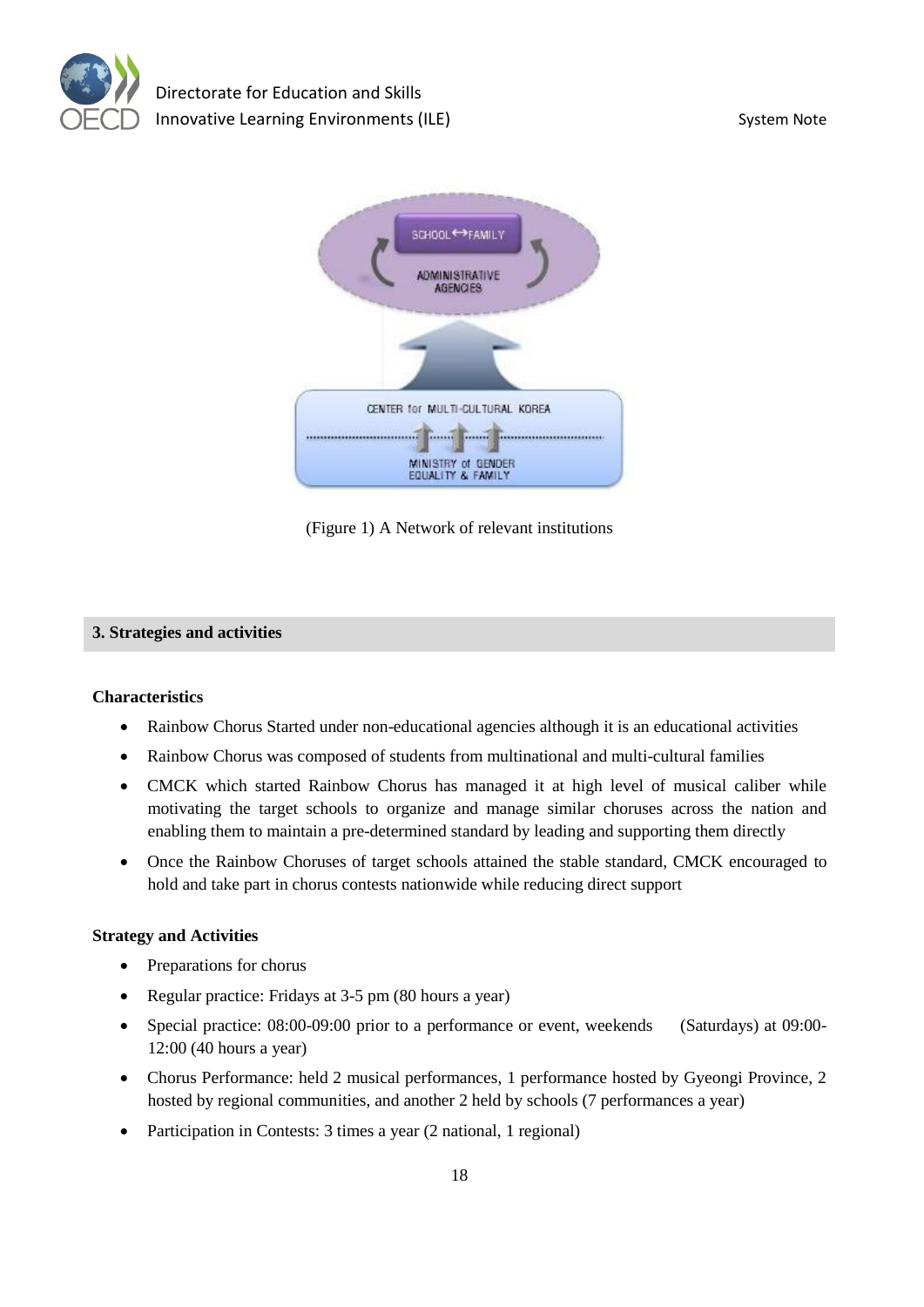

#### **Communication and Feedback**

- Mutual exchange of information and opinions by up loading a Rainbow Chorus menu on the CMCK web site
- Through multi-cultural chorus contests, CMCK encouraged independent development of members by promoting the level of competency, cooperation, and adaptability to Korean culture within the chorus and in between the chorus groups

#### **4. Context**

#### **Structure**

- Miwon Elementary Student population represents parents from 7 countries, including Korea, Japan, U.S., Czech Republic, Uzbekistan, the Philippines, and Rumania. About 50% (179 out of 356 students) of Miwon Elementary School students are children from multi-cultural families
- The Miwon is the most distinctly school attended by more multi-cultural children than any other schools in South Korea
- Rainbow Chorus membership at Mywon Elementary School consists largely of multi-cultural children from internationally married and foreign families (35 out of 40 students)

#### **Non-Educational Circumstances**

- The level of support from government agencies to accommodate multi-cultural students at the target school has been increasing in recent years
- More favourable conditions that enable multi-cultural students to receive government aids from Ministry of Education, Science, and Technology, Ministry of Gender Equality and Family, Ministry of Culture and Tourism and Ministry of Health and Welfare have been promoted

#### **5. Resources**

#### **Resources**

- Special Budget: 700 million won allocation, covered cost of transportation, food, costume rental, snacks and etc.
- General Budget: 1 Piano, 1 Electronic piano, 40 Music Stands, 45 Uniforms
- Additional Budget: Covered cost of transportation and food for outside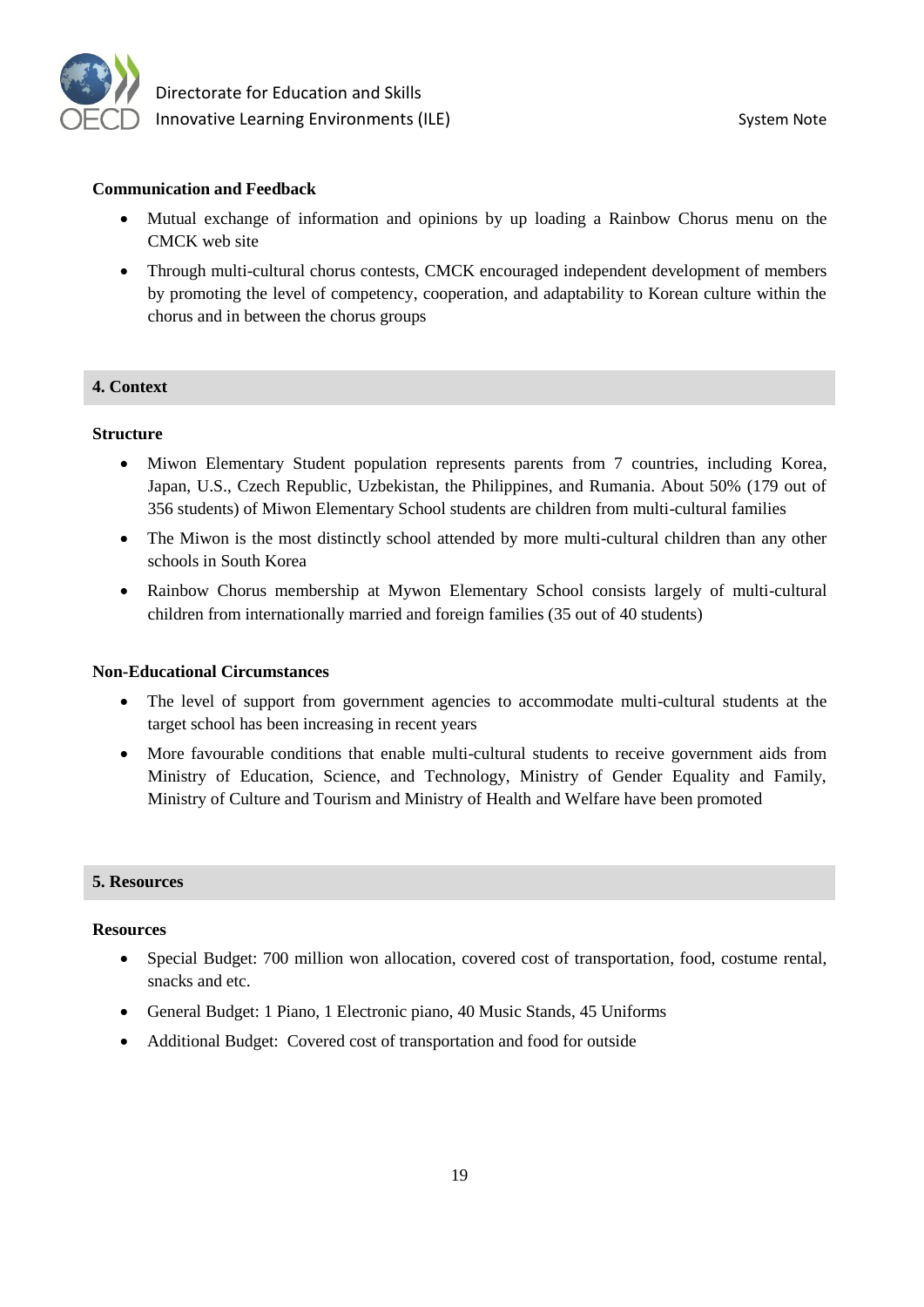

#### **Supplementary Resources**

- Facilities and Buildings: Utilize English lab as a music room, receive a concert hall for chorus concerts
- Technological Resources: Record performance on video and upload it on CMCK and school site
- Additional Resource: CMCK provided support and leadership early on for the instructions of the Rainbow Chorus and multi-cultural parents at school subsequently managed its own chorus

#### **6. Development over Time**

#### **Project Period and Procedure**

Period

- The Rainbow Chorus is in its third year of operation since its founding in April, 2010
- 40 of 2-6 year students were selected as chorus members through annual audition

#### Procedure

• The target school can now take over the job of CMCK's conductor and accompanist

#### **Project Outcome**

| The name of the event                                                                   | The title of a<br>song | The host                                                  | Date and<br>time     | <b>Note</b>         |
|-----------------------------------------------------------------------------------------|------------------------|-----------------------------------------------------------|----------------------|---------------------|
| 2010 GaPyung Art Contest                                                                | Do Re Mi song          | GaPyung Board of<br>Education                             | May, 2010            | Excellence<br>Award |
| The first national wide<br>multi-culturalchildren's<br><b>Chorus Contest</b>            | Do Re Mi song          | <b>CMCK</b>                                               | June, 2010           | Final               |
| 2010 Multi-cultural Talent<br>Contest                                                   | Live like<br>HungBoo   | Gyeong Gi-Do<br>Provincial<br>Government                  | October,<br>2010     | <b>Grand Price</b>  |
| 2011 2 <sup>nd</sup> National wide<br>multi-culturalchildren's<br><b>Chorus Contest</b> | Global Bicycle         | <b>CMCK</b><br>Ministry of Culture,<br>Sports and Tourism | 2011.6<br>June, 2011 | <b>Grand Price</b>  |
| Musical "Arirang Fantasy"<br>National Wide Road show                                    | Arirang                | 'SUM' Company<br>Musical                                  | June, 2011           | twice               |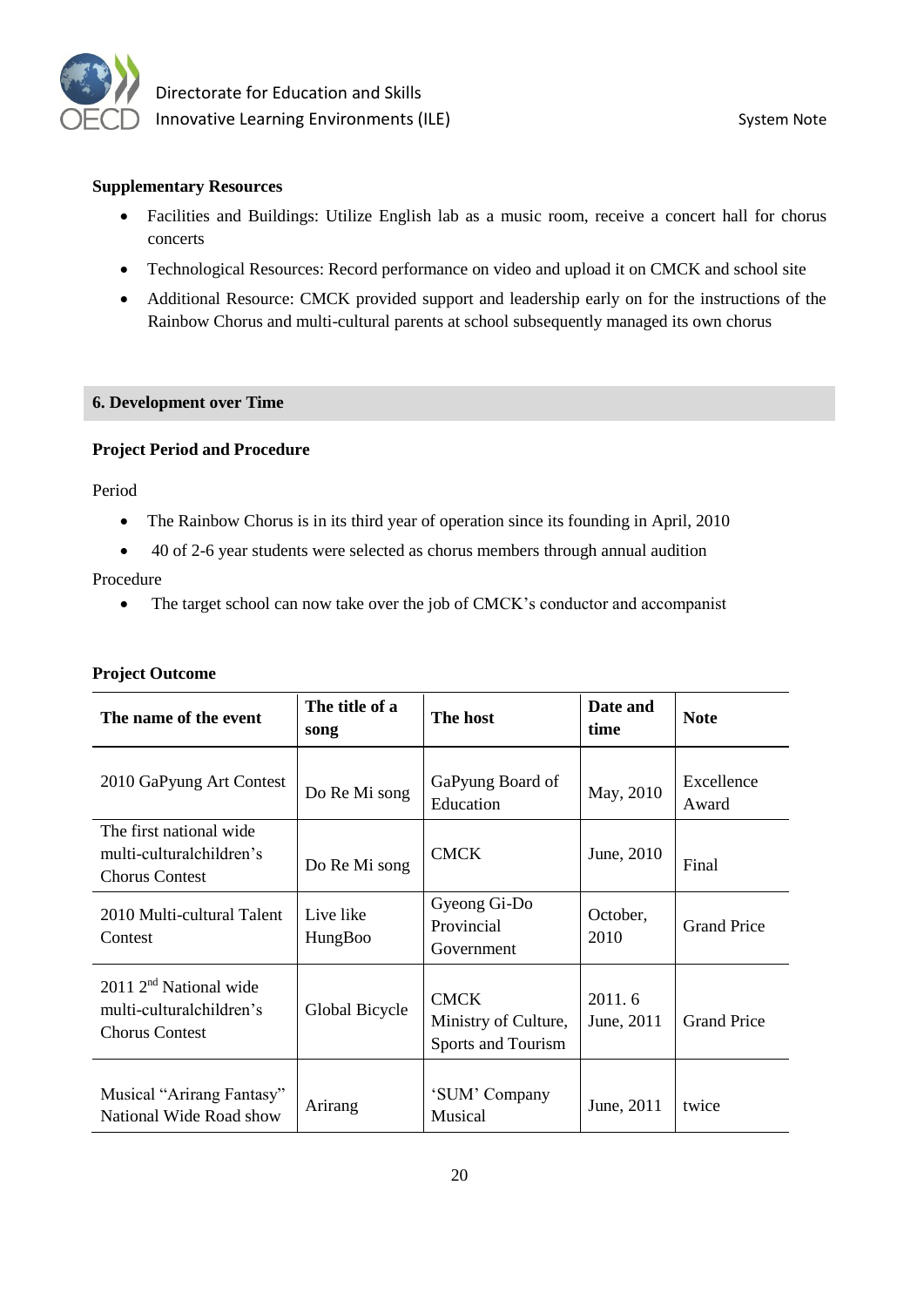

| Anneversary of Liberation<br>Day Event               | Arirang        | Government                                       | August,<br>2011    | once                   |
|------------------------------------------------------|----------------|--------------------------------------------------|--------------------|------------------------|
| 2011 Gyeong Gi Province<br>multi-cultural Festival   | Global Bicycle | Gyeong Gi-Do P<br>rovincial<br>Government        | October,<br>2011   | once                   |
| <b>Global Talent Show</b>                            | You can do it! | <b>Mywon Elementary</b><br>School                | June, 2011         | twice                  |
| Musical "Arirang Fantasy"<br>National Wide Road show | Arirang        | 'SUM' Company<br>Musical                         | July, 2012         | twice                  |
| National wide Student's<br><b>Chorus Contest</b>     | Ganggangsulae  | <b>Seoul National</b><br>Education<br>University | September,<br>2012 | Participation<br>Award |



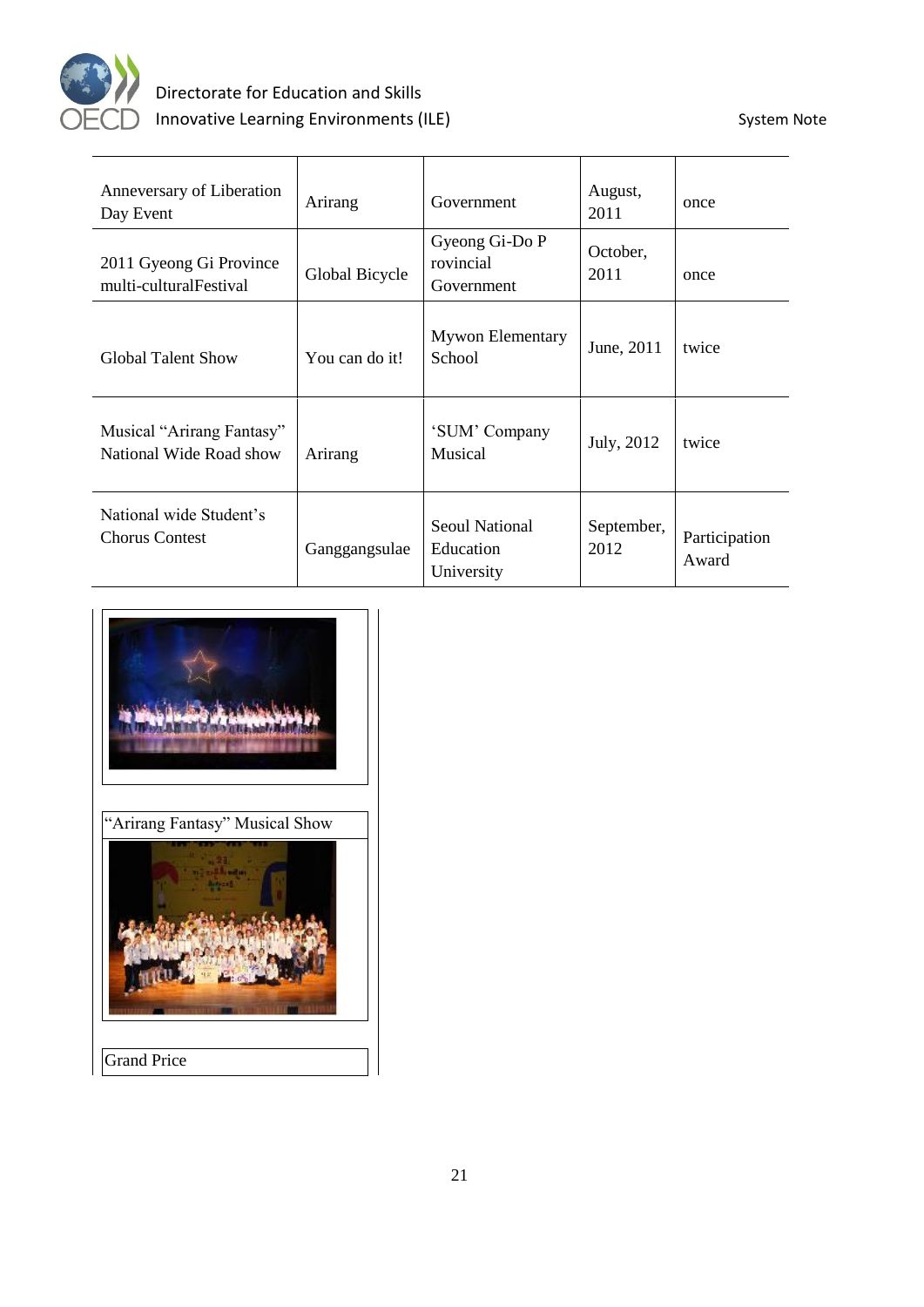

#### **7. Evidence of effectiveness and efficiency**

#### **Result relative to Objectives**

- Multi-cultural students attained self-confidence through musical competency and multi-cultural understanding through concerts, music activities, and social participation
- Through the Rainbow Chorus, multi-cultural students developed positive sense of identity, proper cultural values and sense of community
- Through singing Korean children songs with harmony, multi-cultural students attained pride as Korean

#### **Effective Use of Educational Resources**

- Special Budget (700million won): covered cost of transportation, food, costume rental, and snacks
- General Budget: building up for chorus infra structure including 1 piano, 1 electronic piano, 40 music stands, 45 chorus uniforms
- CMCK: Covered cost of transportation and food for outside concerts

#### **8. Success Factors**

#### **Sucess Factors**

- CMCK's affirmative leadership and encouragement
- Enthusiastic leadership of multi-cultural parents
- Schools providing positive support for multi-cultural students to cultivate their talent

#### **Measure of Risk Management**

• Participation in the chorus was relatively low as the target students were preoccupied with taking cram courses to prepare for entrance exam for private schools created in their home community. Measures are not yet to be prepared to address this issue

#### **9. Tensions and impediments**

#### **Impediment Factors**

 Multi-cultural students have difficulty displaying their talent particularly due to the fact that middle schools do not have the Rainbow chorus program